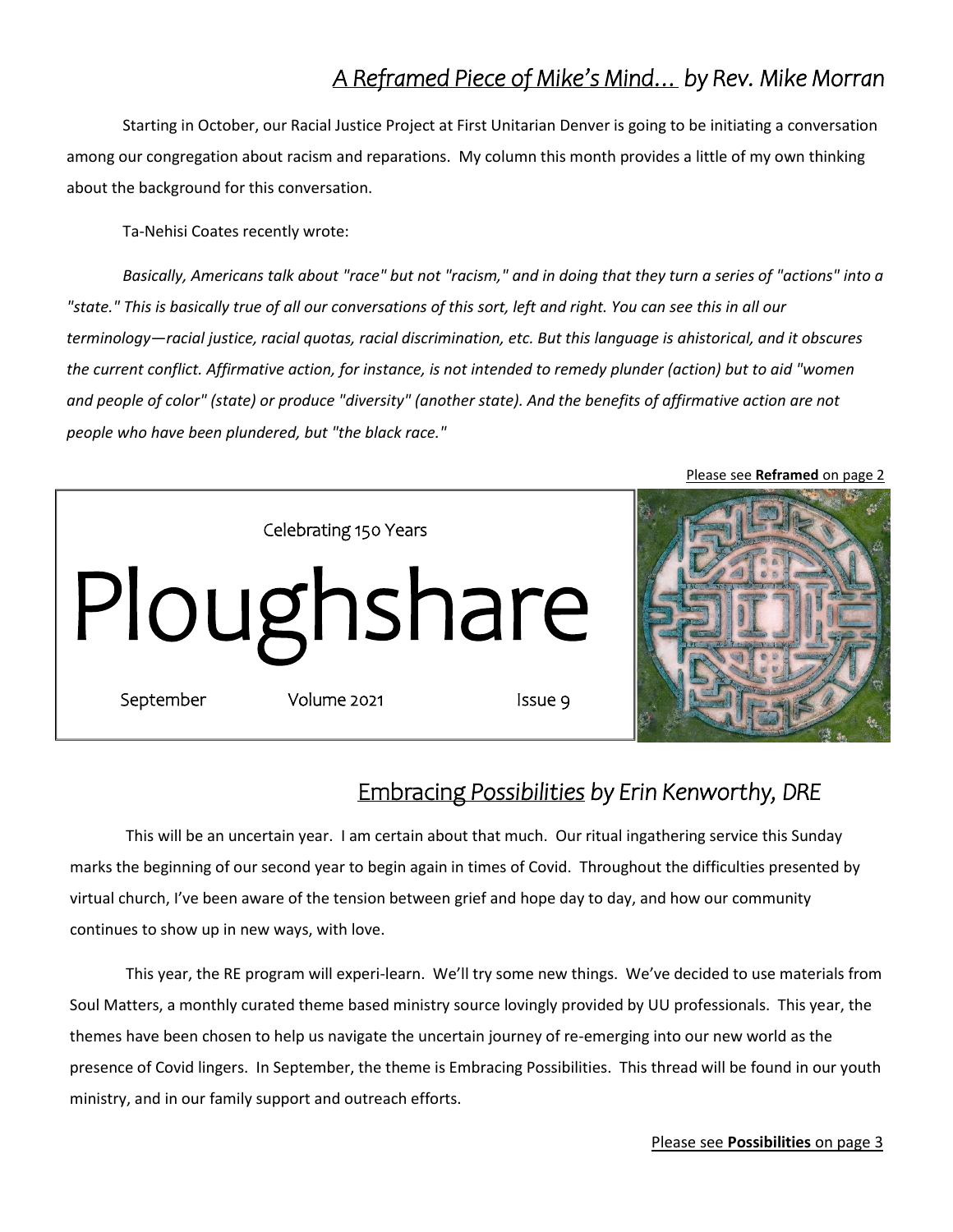#### **Reframed** from page 1

*But American notions of race are the product of racism, not the other way around. …It is important to remember that American racism is a thing that was done…, and we should never forget that this world was "made." Whiteness and blackness are not a fact of providence, but of policy—of slave codes, black codes, Jim Crow, redlining, GI Bills, housing covenants, New Deals, and mass incarcerations.* 

If you caught that, Coates is saying that the very way we frame our discussions, as being about race, or racial disparity, or racial reconciliation, or racial whatever, *instead of racism*; that framing itself is a manifestation of white culture, white denial, whitewashing of the real issue. I readily admit that this kind of blew my mind. I have been in dozens, maybe a hundred meetings where I and everyone else in the room, white and black, have unwittingly adopted that very frame.

But when you move beyond the unproductive, abstract frame of race (racial this or racial that) and focus specifically on racism - historical, systematic, merciless racism - then you smack into a much more deeply human problem. When there has been a hurt… so deep, so violent, so crushing to body and soul, a hurt beyond any meaningful way to measure it, with insult added to the injury, what is to be done?

When a crime against humanity has gone on for ten, twenty, or more generations of people... When the system that willfully initiated those crimes is still ongoing but in a somewhat different and shallowly disguised form... When virtually every white person, alive or dead has benefited from these crimes…. When so much time has passed, so many lies have been told, and so much denial permeates the world, how are we even supposed to imagine making that right again?

What does it even mean for white people to be in right relationship to that history, the current reality, this truth?

There is nothing easy about this subject.

 To be clear about my own point of view, I am not presupposing or predicting any particular outcome of this discussion at First Unitarian Denver, but I am very invested that we have the conversation. In my humble opinion, we've read enough books, heard enough sermons, hired enough consultants, attended enough marches, learned enough history, and considered the gross disparities in health, wealth, incarceration, opportunities, and education. It's time to take the conversation to a deeper place, beyond consideration, and into what can actually be done by a community like ours to address this gaping wound in our nation.

In faith,

Mike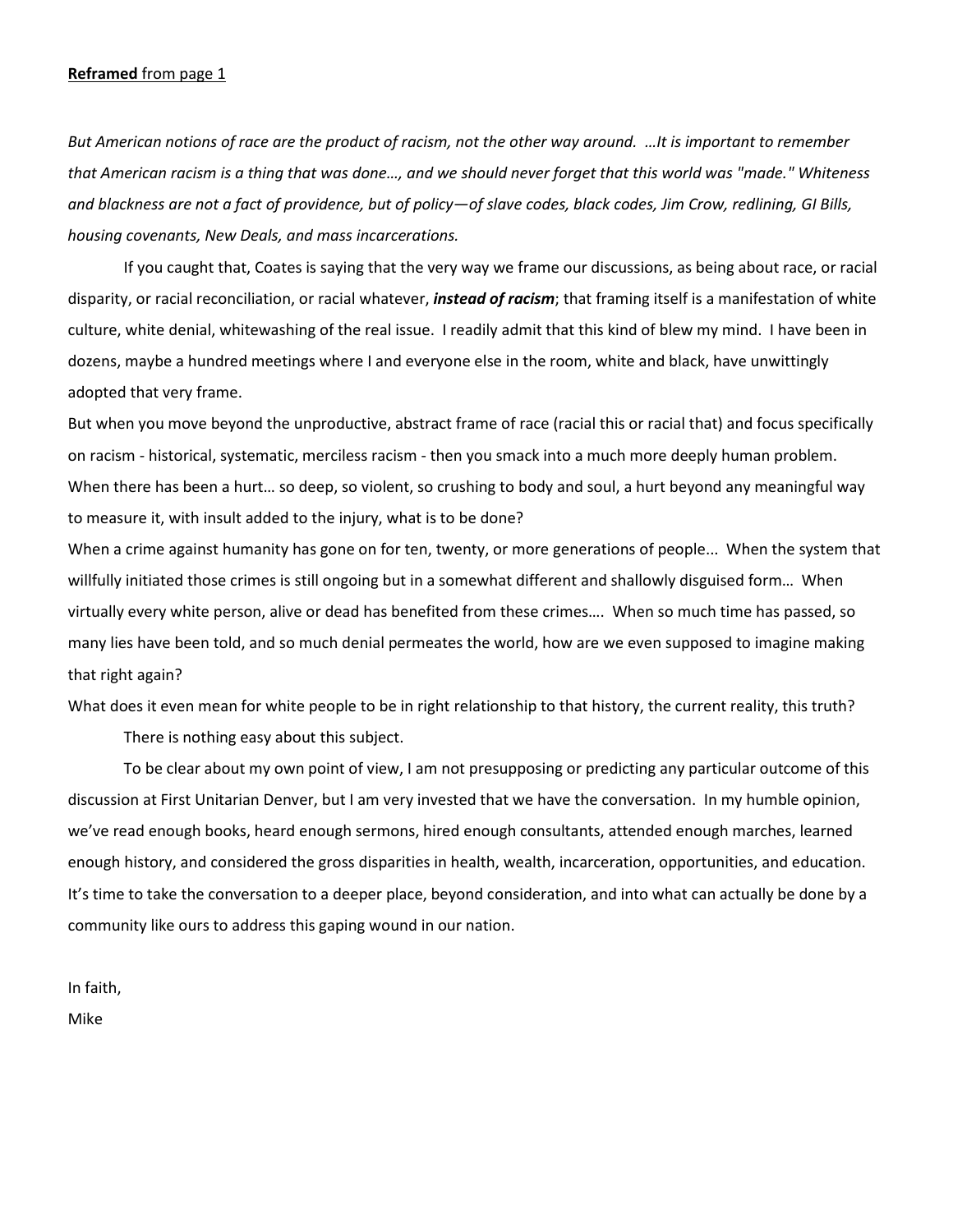#### **Possibilities** from page 1

What is possible for you today, that was not possible a year ago? What could be possible, if we were willing to make one small adjustment or change? This is an expansive concept to take on this month, in this year of uncertain gains and losses. When our access to one another became physically limited, we imagined the possibility of online church. As a community, we have embraced the possibility of online streaming services to multiple platforms, including now, limited capacity in-person worship.

I learned this year how it was possible to be in two places at once. And, sometimes I wonder, even if it is possible to do something, does that mean we should do the thing? Just because it's possible?

Our resources for families will include table conversation questions to use at meal time. A bedtime story about possibility with wondering statements to spark imagining together. Introduction to anti-racism resources in our larger community. A guided scavenger hunt to use in your own neighborhood that encourages discovering new possibilities around you. And finally, parent reflection discussion questions for embracing parenting possibilities after a tough and challenging pandemic existence. To connect with these resources, please check out our First Unitarian Families facebook page, and be sure to fill out an RE registration form online. Or, send me an email at erin@fusden.org.

It is possible to bring church into our houses and homes. We've done it virtually. And, the goal of Religious Exploration has always been to encourage our children, youth, and families to incorporate our values, principles and sources into our lived experience every day of the year. We are excited by the possibilities of trying something new, the opportunities available as we rediscover how our faith community weaves back together in love within and after the pandemic. We are, each of us, full of possibility in this time, in this moment, and again tomorrow.

### Making Space *by Joe Verrengia, President, First Unitarian Board of Trustees*

Often, I use this column to tell you what I'm reading. This month I am reading about the Delta variant to COVID-19. It's not nearly as much fun as a novel, or as enlightening. But it is necessary.

The FUSD staff and Board of Trustees are collaborating to revise our pandemic policy considering this more contagious variant. As it spreads, Denver has returned to the high-risk level for COVID-19 transmission.

The good news is that two-thirds of Denver's eligible adults and teens are fully vaccinated. However, the rate of vaccination has slowed.

Meanwhile, travel has resumed, school is back in session and venues are open.

So, we are taking another hard look at our policy even though we just resumed in-person services a few weeks ago. We want to do our best to limit risks to our congregation while giving staff as much guidance as possible.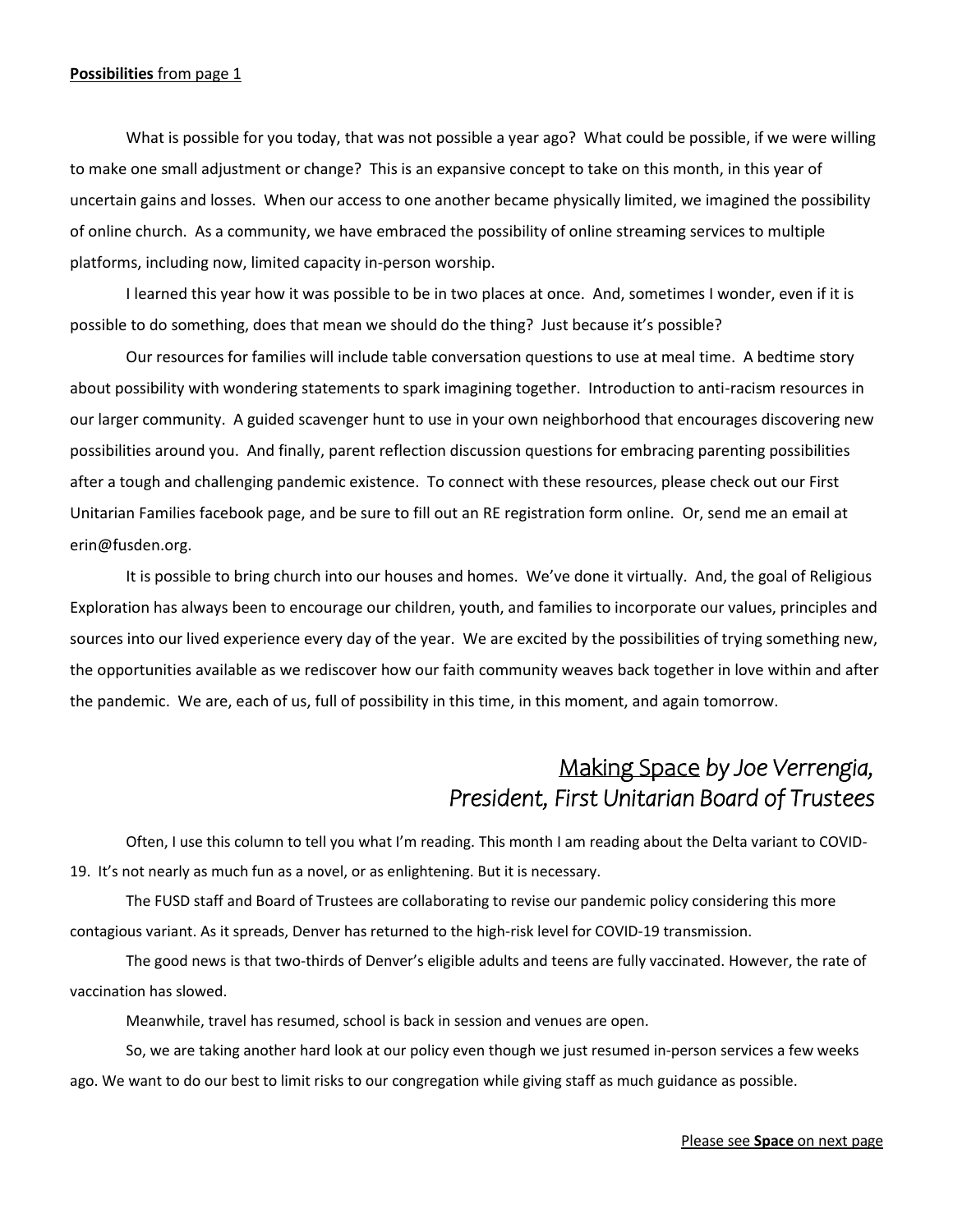At the same time, it's clear that COVID-19 is becoming a fact of daily life.

To borrow a line from our covenant, we are going to have to make space for it.

Currently, FUSD follows local, state, and federal guidelines, as well as recommendations by the UUA and other sources, including the nonprofit Covid Act Now and other NGOs. Please remember that published COVID data and guidelines often lag our local experience by weeks. Guidelines are inconsistent between agencies and organizations.

While we are not "on our own," there is no single authority on this topic. When in doubt, we tend to follow the more careful option. In some ways, our current requirements are more cautious than what authorities recommend.

Currently we limit the Sunday service to 75 people (by reservation) and we require masks. We encourage only vaccinated congregants and visitors, but we rely on the honor system. We have suspended the indoor coffee hour. If you want to hug someone, please ask permission. Anyone feeling ill should stay home and enjoy the service via our new streaming technology.

Currently, singers are masked and distanced (or pre-recorded, in some cases.) Our musicians have been avoiding wind instruments because they disperse aerosols more widely than normal conversation.

(Speaking of reading, if you want to geek out on a COVID topic, read this University of Colorado study on COVID and wind instruments, https://pubs.acs.org/doi/10.1021/acsenvironau.1c00007?goto=supporting-info.

Who knew that you could reduce aerosols 50% by requiring your clarinet to wear a mask? It sounds silly, but when you dig into a topic to develop a policy, you wind up learning a lot of details that you never – and I mean EVER – considered. Suddenly, they matter.

And, in case you are wondering, the keyholes of a wind instrument do not emit aerosols to any concerning degree. It's the bell of the trumpet or saxophone that you need to worry about.

And don't even THINK about bringing a vuvuzela to worship; they are the worst offenders and we do not conduct ourselves like soccer fans… although now that I think about it, that might be fun.)

Ok, that was a long digression.

What I want you to know is that we are considering extra steps as the Delta variant spreads. Universities, some businesses and even Red Rocks concerts are requiring proof of vaccination. Others are once again requiring masks indoors and regulating meetings.

How much is enough? Or too much?

It's important for us to remember that FUSD is more than the Sunday service. We are a congregation of core circles, committees, task forces and other groups that gather and rehearse away from 1400 Lafayette St. To what extent should our COVID policy apply to off-site activities?

We are working on all of this now. We will revisit this topic monthly - or more often if necessary.

You always can email me at jverrengia@gmail.com if you want to ask a question or offer an opinion.